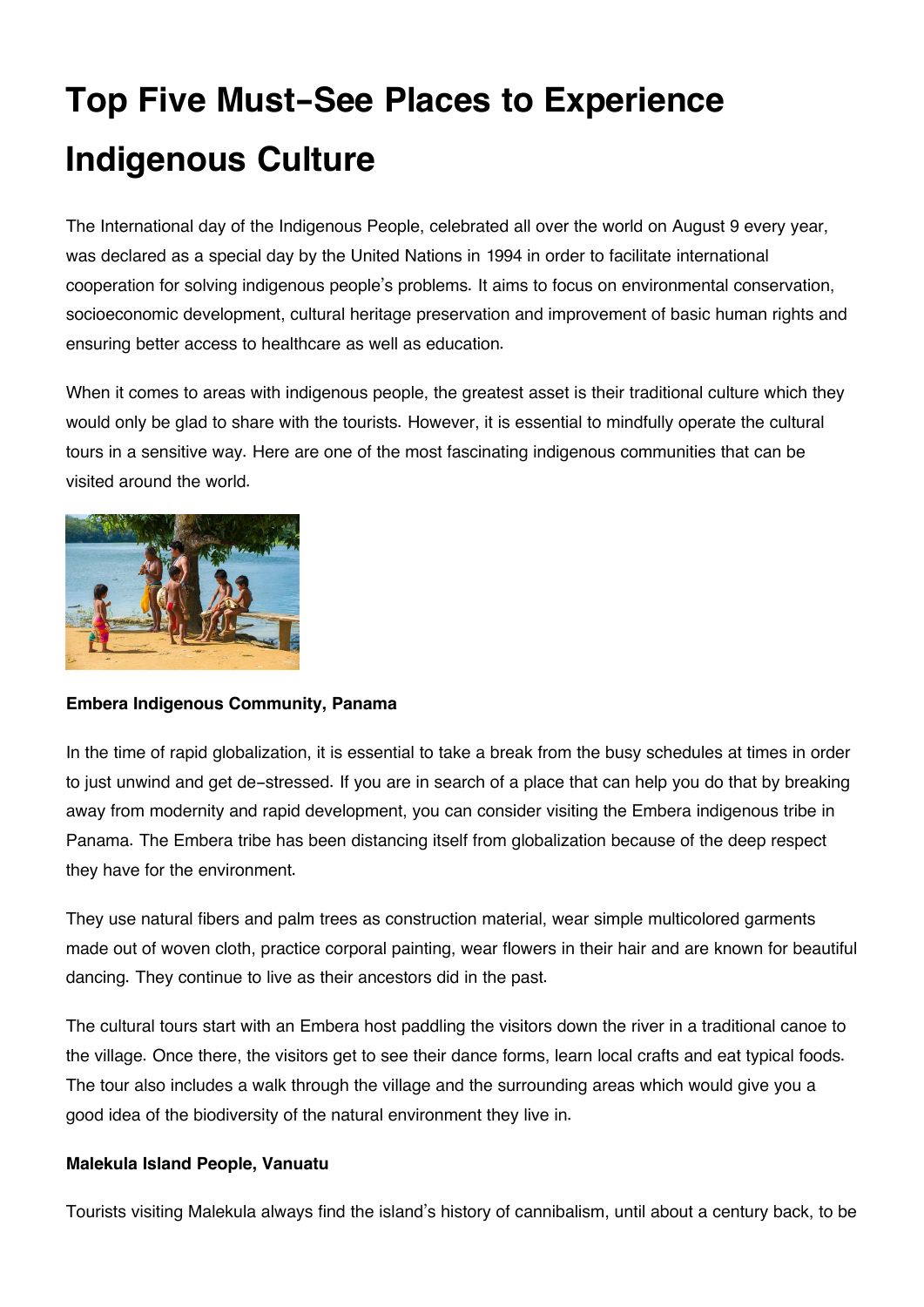highly intriguing. Cannibalism is not being practiced now, but the indigenous Namba does carry on with the tribal practices such as matting, wearing vibrant costumes and face painting.

Special safaris organized by tour operators consist of Malekula Island visit and an experience of the life of the indigenous Namba tribe. The safaris start from Port Vilaand, the capital city, and proceed to Malekula. At the island, you will enjoy a remarkable stay in Nawori seaview Bungalows operated by locals. You will also be taken on a visit to the nearby tribal villages by local guides and a canoe trip to the Rano Island, which has a history of cannibalism too. Another attraction is the Big Nambas tribe visit, which stands out among the tribes in Vanuatu.



## **Bassari People, Senegal**

In Senegal, teranga, a Wolof word, describes as to how the Senegalese welcome people. You must get to experience their hospitality when visiting this place. A visit to Park Niokolo Koba and the areas surrounding it will give you an experience of the day-to-day life of people in several villages in Bassari.

Lodging is provided in a village encampment and the activities involve time spent with the local people. If you are lucky, you will be able to witness an initiation ceremony, which is quite spectacular.

### **Northern Hilltribes, Thailand**

Thailand's second largest city, Chiang Mai, is one of the must-go places if your goal is to experience the cultural lives of indigenous people in Southeast Asia. Northern Thailand, which borders with Myanmar, is well known for its lush rural settings. There you can meet people belonging to several indigenous communities such as the Karen, Lahu Hmong or Meo, Akha and Lisu. Each tribe has its own distinct way of dressing, language and traditions.

A trip to visit the hill tribes helps you to explore areas surrounding Chiang Mai. You can enjoy the waterfalls, scenic mountain passages, breathtaking views and way of life of the different tribes. The tribes would share home-cooked meals with you and also give you an experience of their ancient customs.